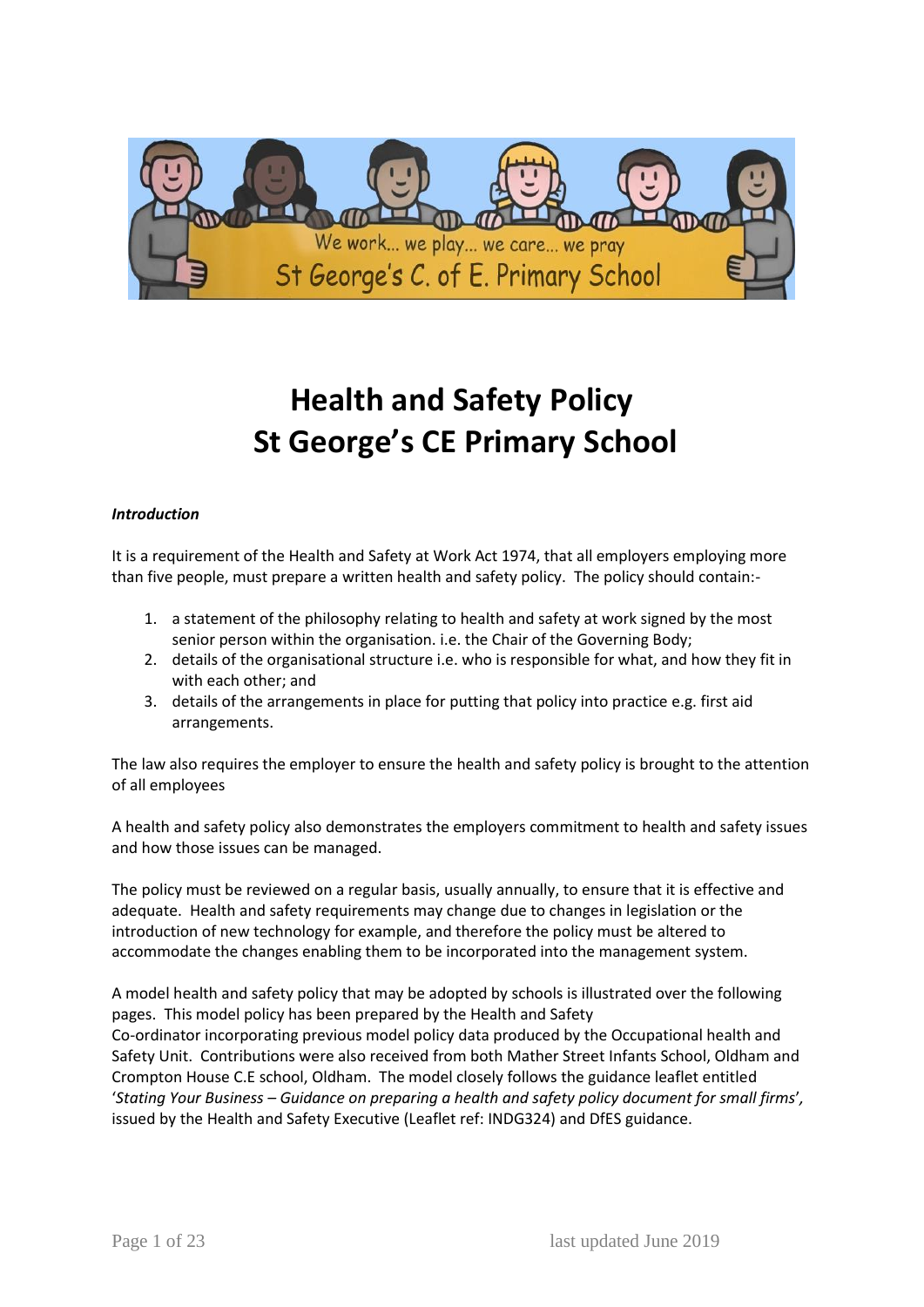#### **Health and Safety Policy Statement**

Health and Safety at Work Act 1974

This is the Health and Safety Policy Statement of

St George's C.E.Primary School Concord Place Salford M6 6SJ

## **Our statement of general policy is**:

- to provide adequate control of the health and safety risks arising from our work activities;
- to consult with our employees on matters affecting their health and safety;
- to provide and maintain plant, machinery and equipment which is safe, has been manufactured to a British, European or International standard, is regularly inspected, tested and maintained as appropriate; and that offers protection from danger by being suitably guarded (where appropriate). This would include such items as heating and hot water plant, kitchen equipment and appliances e.g. meat-slicer, powered cleaning equipment and portable electrical appliances;
- to ensure safe handling, use, storage and transport of articles and substances;
- to provide adequate information, instruction and training to enable staff and pupils to carry out their work activities in a healthy and safe manner, and to enable then to contribute positively to their own health and safety and that of others;
- to ensure all employees are competent to do their tasks;
- to prevent accidents and cases of work-related ill health;
- to make arrangements within the school for the reporting of all accidents/incidents to the LEA;
- to make positive arrangements for fire evacuation , first-aid and other emergency situations;
- to provide and maintain a safe and healthy school building with safe access and egress, paying particular attention to the structure of the buildings, the electrical installation, draining, glazing, maintenance of floors / corridors / playgrounds / steps / doorways / fire escape routes and security arrangements which would minimise the risk of acts of violence;
- to provide and maintain a safe and healthy working environment with effective management of illumination, temperature, ventilation, dust, smoke, fumes, noise, cleanliness and food hygiene and adequate protection against occupational disease and infestation;
- to provide and maintain adequate welfare arrangements such as eating, washing and toilet facilities and accommodation for clothing and personal belongings;
- to provide and maintain an effective road safety provision which includes Road Crossing Patrol Staff and regular liaison with parents to minimise the risks to pupils arriving at and leaving school particularly in Primary Schools;
- to include aspects of child/personal safety within the curriculum which includes safety at home, on the road, around water areas and railway lines, fire / matches / fireworks, no talking to strangers, bullying, smoking and drug abuse and healthy eating;
- to ensure so far as is reasonably practicable, the health and safety of visitors to the school (see section 10 for example of identifiable visitors) and any other persons who may be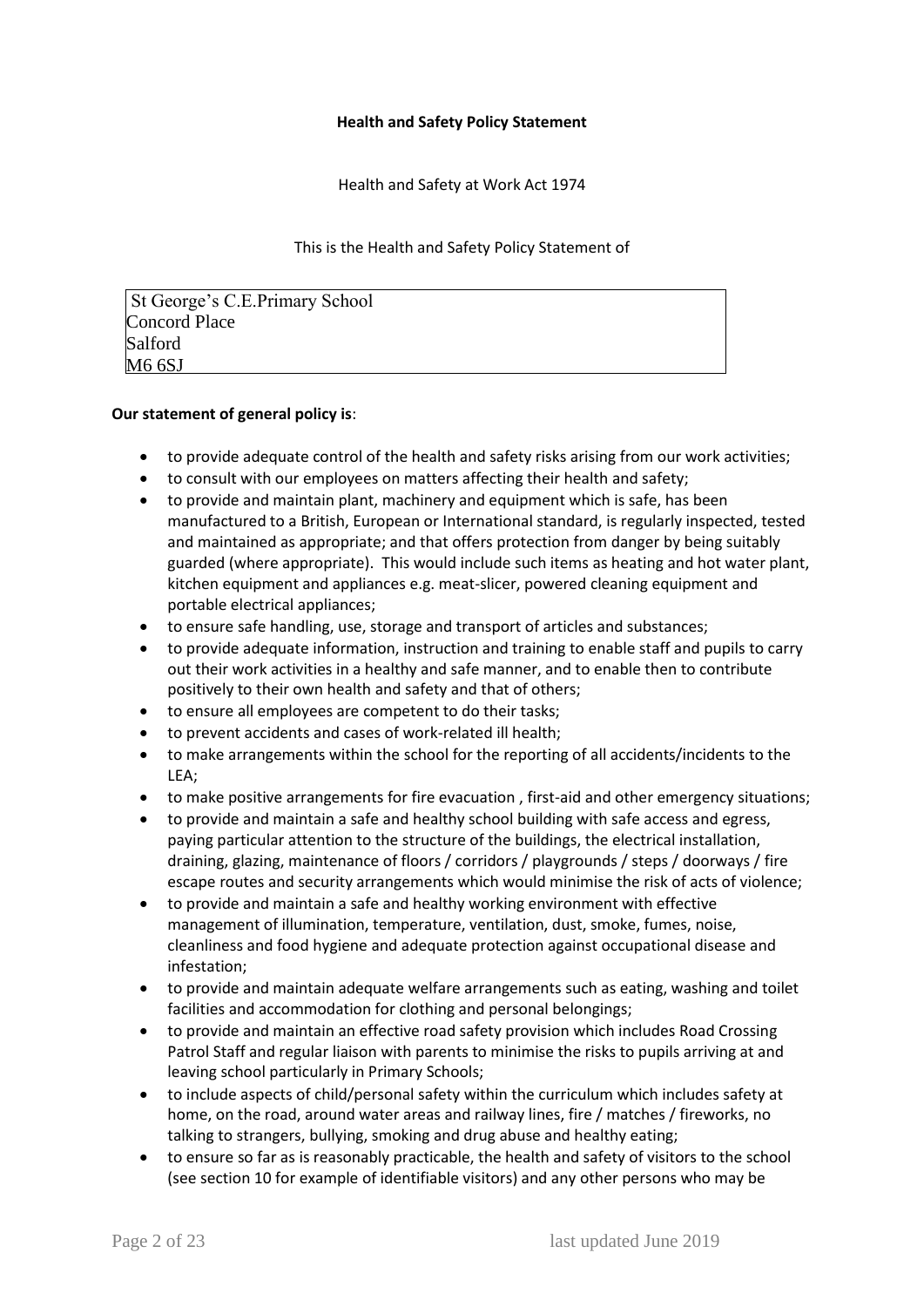affected by the acts or omissions of members of staff or pupils whilst taking part in school activities; and

to review and revise this policy as necessary at regular intervals.

Signed: ……………………………………………. Date: ……………….. (Chair of Governing Body)

Signed: ..................................................................... (Headteacher)

Review Date: June 2020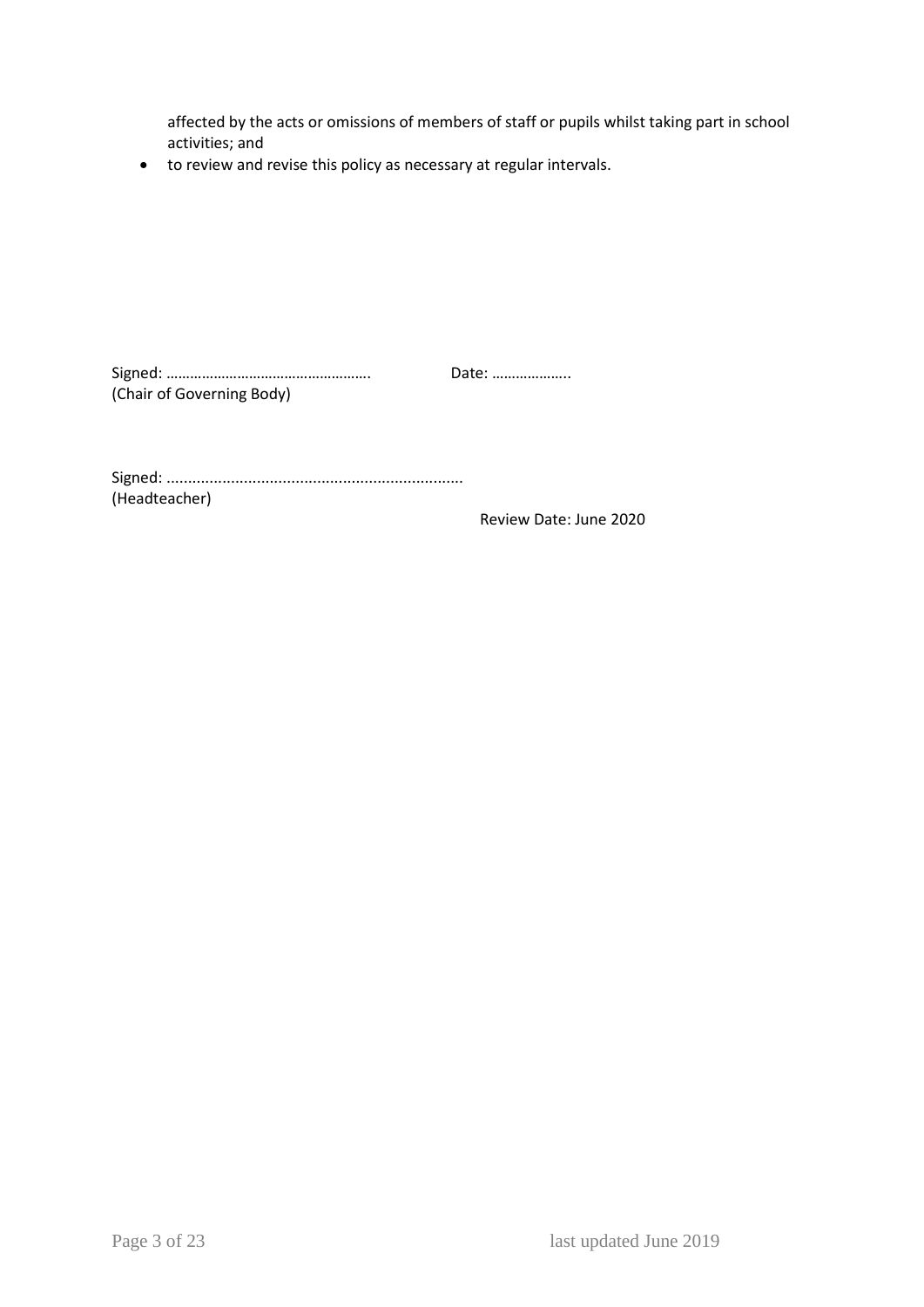# **St George's CE Primary School (Voluntary Controlled Schools)**

Overall and ultimate responsibility for health and safety in schools is that of the employer i.e. the Strategic Director of Children's Services. Overall and ultimate responsibility for Health and Safety in school is that of the Governing Body.

Day-to-day responsibility for ensuring this policy is put into practice is delegated to School Governing Bodies and Headteachers.

Day-to-day responsibility for ensuring this policy is put into practice is delegated to the Headteacher. Mrs Jane Tyers



**Illustration of employee responsibilities**

The School has a Health and Safety Team

| <b>Executive Headteacher</b>      | Jane Tyers             |
|-----------------------------------|------------------------|
| <b>Health and Safety Governor</b> | <b>Edith McLearnon</b> |
| Admin. Officer                    | Lisa Hartley           |
| <b>School Business Manager</b>    | <b>Tracy Kehoe</b>     |
| Site Manager                      | Tom Pennington         |

To ensure health and safety standards are maintained / improved, the following people have responsibility in the following areas.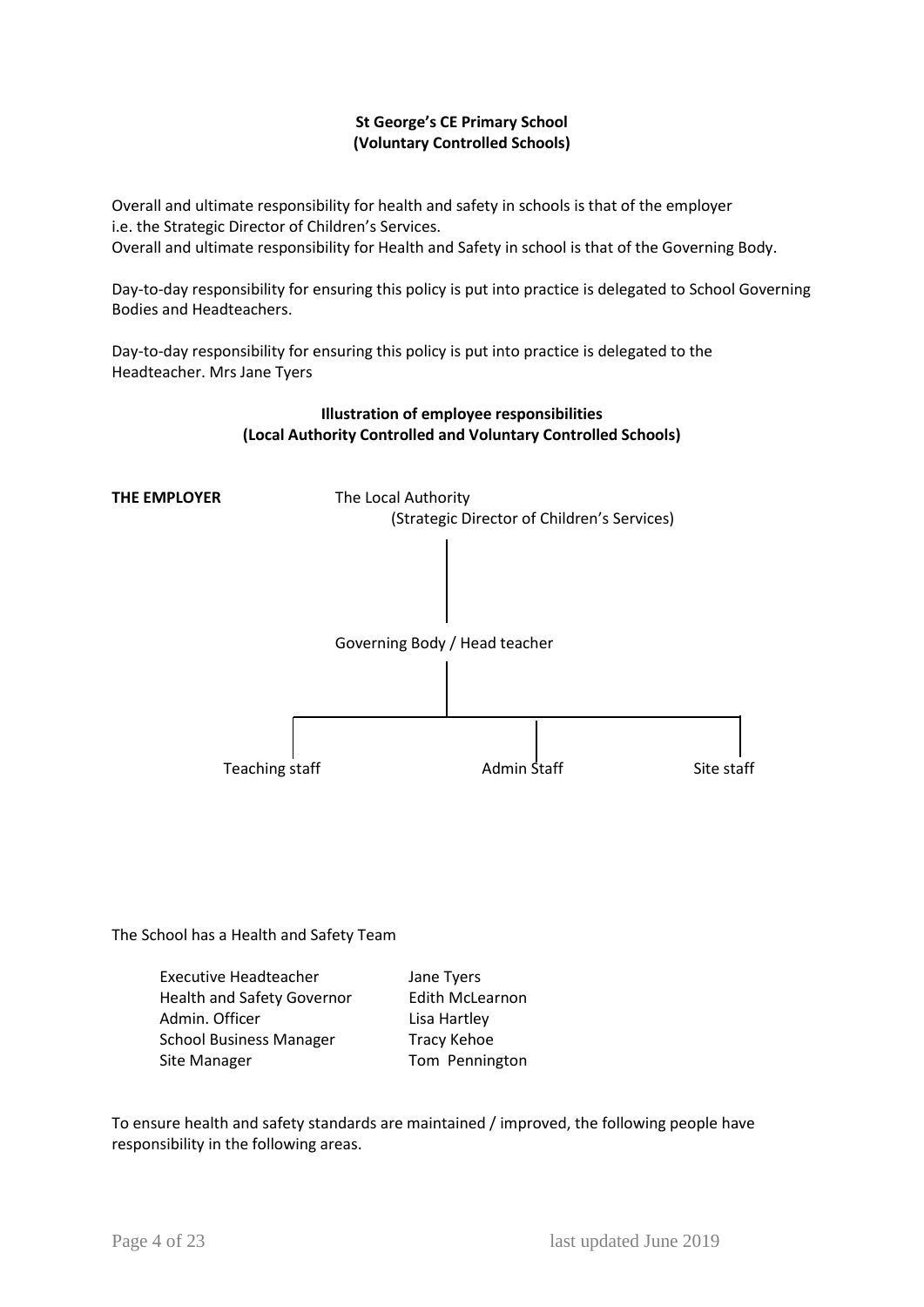# **Local Education Authority (Strategic Director of Children's Services) and Governing Body**

- in Local Authority Controlled and Voluntary Controlled schools the Local Authority (Strategic Director of Children's Services) is responsible for health and safety; in other schools the Governing Body is responsible for health and safety;
- day-to-day responsibility for implementation is delegated to School Governing Bodies and Head teachers;

# **The Local Education Authority (Strategic Director of Children's Services) and the Governing Body shall:**

- ensure so far as is reasonably practicable the health, safety and welfare of teachers and other education employees;
- shall ensure so far as is reasonably practicable the health and safety of pupils in-school and on off-site visits;
- shall ensure so far as is reasonably practicable the health and safety of visitors to schools and volunteers involved in any school activity;
- shall guide and monitor the Headteacher to ensure that he/she keeps health and safety as a high priority in the day-to-day management of the school;
- shall appoint one of the Governors to be the Governor for Health and Safety;
- shall consider the health and safety implications of policies and guidance issued by Salford Children's Services and the Diocese;
- shall draw up and issue its own policies and guidance on curricular and non-curricular topics where necessary paying particular attention to health and safety aspects;
- shall discuss and resolve so far as is reasonably practicable health and safety issues at meetings of the Governing Body; and
- shall carry out an annual appraisal of the safety performance of the school and include this in its annual report to parents.

# **Headteacher**

The Headteacher is responsible for the day-to-day management of the school and shall so far as is reasonably practicable:-

- ensure that the Council's, the Local Education Authority's and the school's Health and Safety Policy are implemented and adhered to at all times;
- ensure that all members of staff know, understand and accept their health and safety duties and responsibilities;
- ensure that adequate resources are allocated to facilitate healthy and safe working and teaching practices;
- ensure that the Governing Body is advised of health and safety implications when undertaking the management of the school budget;
- ensure that all employees, pupils and visitors receive adequate information, instruction, training and supervision, both within school and on school trips as appropriate;
- ensure that all machinery, appliances and equipment purchased by or used within school, conforms to a British, European or International Standard, is used in the manner that it was designed for and is periodically examined, tested and maintained as appropriate;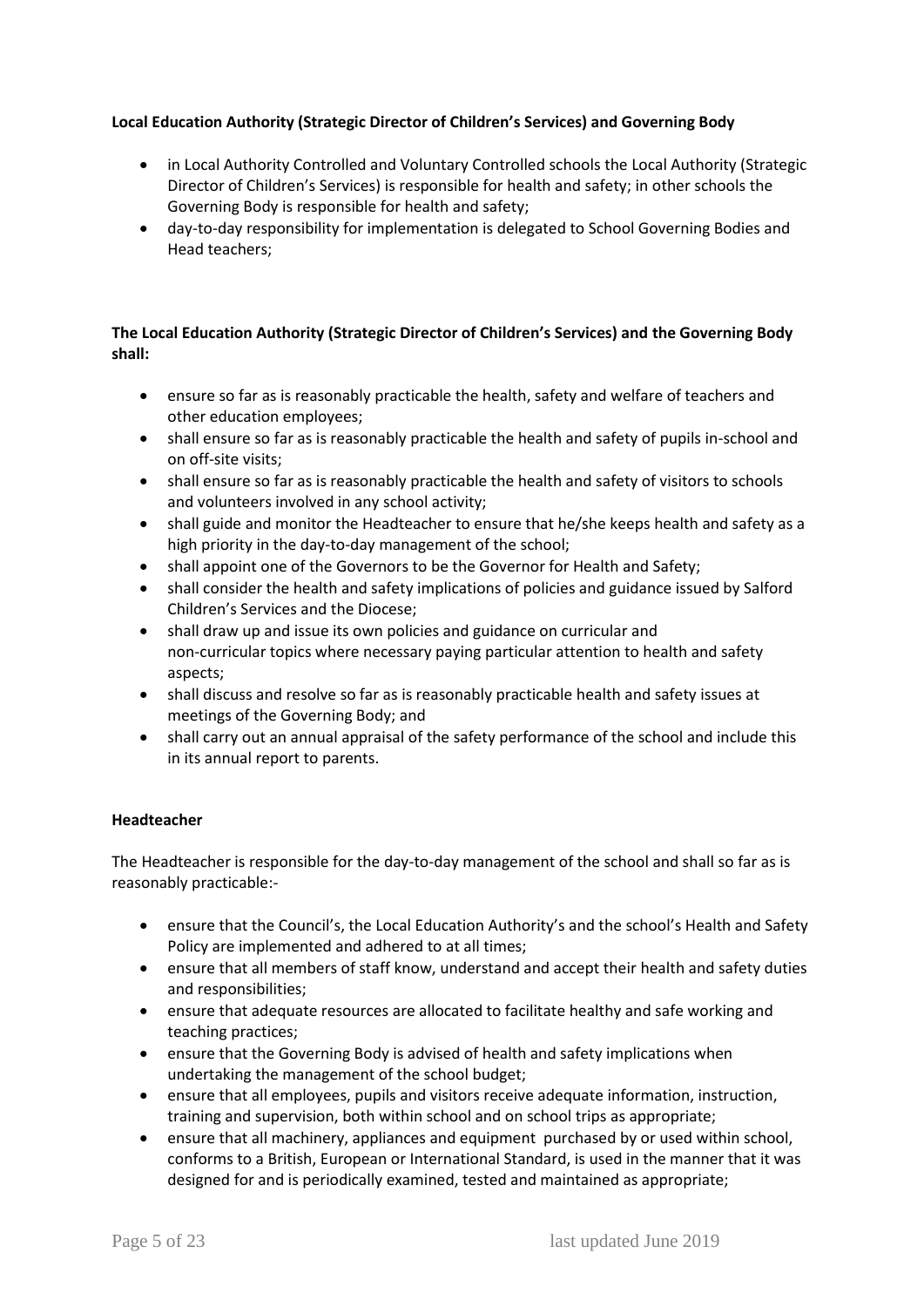- ensure the use of safe working practices and where necessary draw up and communicate written codes of practice for safe working and teaching;
- ensure that only approved chemicals and substances are used at school and ensure that the appropriate safety information and risk assessment is available to the user;
- ensure that suitable and appropriate protective clothing is provided for staff and pupils who require it, and ensure that it is worn when necessary;
- ensure that adequate first aid treatment is available by the provision of a First-Aider or appointed person and ensure that first aid boxes are kept adequately stocked;
- ensure that accidents are recorded and where necessary investigated and reported to the Council's Health and Safety Officer as soon as possible and also reported to the Governing Body in the Headteacher's Termly Report. In the event of a major injury the Chairman of the Governing Body shall be informed;
- ensure if any contagious disease is contracted a record is kept and appropriate containment action is taken;
- ensure that all acts of violence and bullying are recorded and that they are reported to the Governing Body as appropriate;
- ensure that fire procedures are planned and are rehearsed at least once per term;
- ensure that fire equipment, fixtures and exits are checked periodically and maintained to ensure that they are in working order;
- ensure that adequate welfare facilities are provided and maintained for staff and pupils;
- ensure that periodic safety inspections of the school are carried out;
- ensure that there is consultation with the staff Safety Representative on matters of health, safety and welfare;
- ensure that contractors working in the school are properly appointed and managed and that they report before work commences in order to ascertain work details and agree safety procedures;
- ensure that in his/her absence health and safety duties are delegated as appropriate;
- ensure that there is an annual appraisal of the school's health and safety performance;
- ensure that risk assessments are undertaken and reviewed as appropriate; and
- review and up-date their policies as appropriate.

#### **Teaching and Non-Teaching Staff**

All Teaching and Non-Teaching Staff shall, where appropriate and so far as is reasonably practicable:-

- ensure that the Council's Children's Services Directorate policies and those of the School are implemented at all times;
- be responsible for the health and safety of the pupils they supervise;
- ensure that equipment used at school is safe and presents no risk to health and ensure that any defects are reported immediately to the Headteacher so that the equipment can either be repaired or disposed of;
- in the event of a fire, ensure that all pupils know the fire procedure and are evacuated safely;
- in the case of an injury, arrange for suitable first aid treatment, investigate the accident that caused the injury and record the details in the accident book;
- ensure that all classroom-based activities are carried out in a safe and healthy manner;
- ensure that playground activities are supervised as appropriate and ensure that any violent behaviour is stopped;
- ensure that pupils are adequately supervised whilst on midday dinner;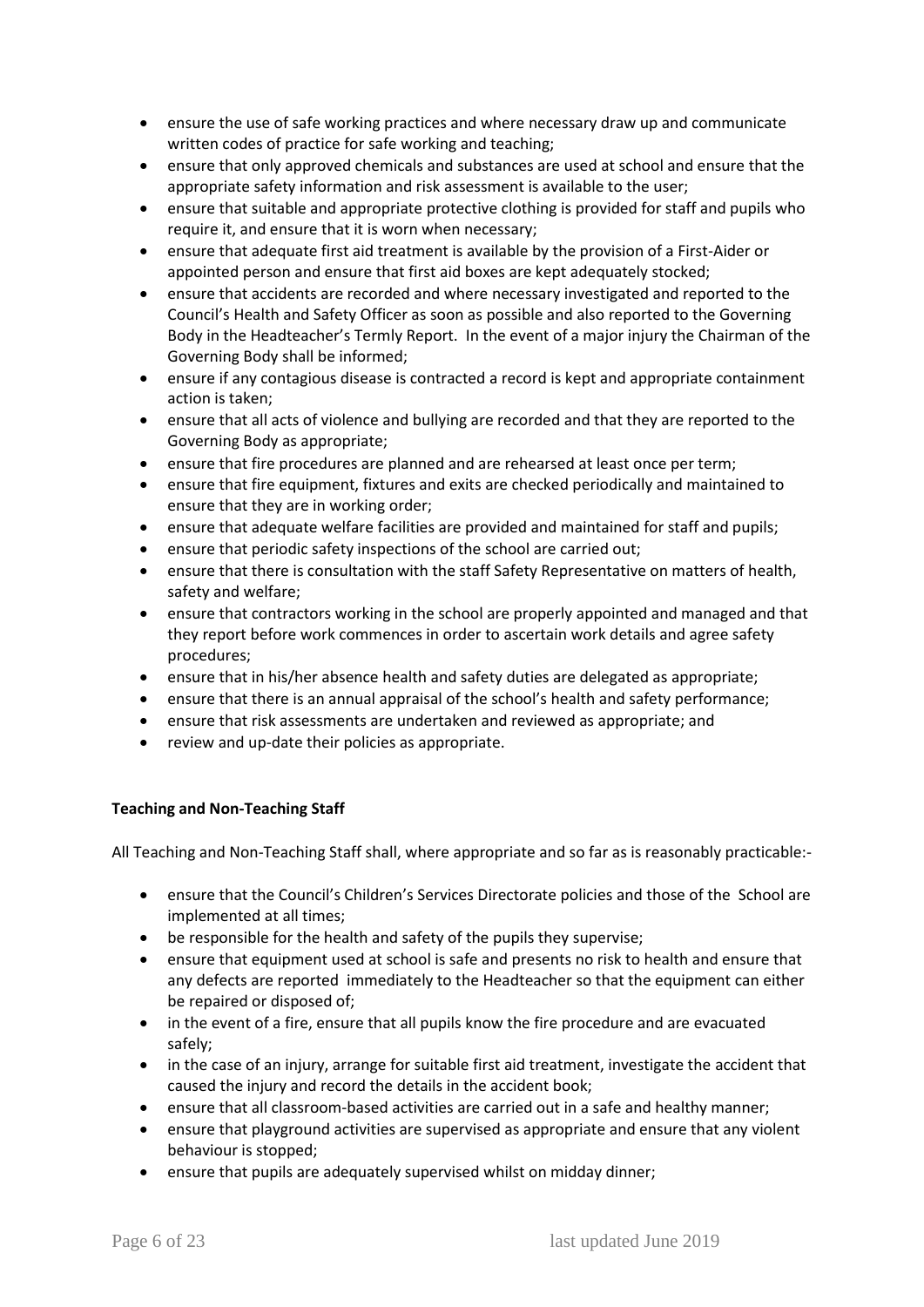- ensure that, whilst pupils are playing for a sports team, provision has been made for dealing with injuries and other emergencies;
- ensure that whilst transporting pupils be car, safety seatbelts are worn and the Council's guidelines are followed;
- ensure that when undertaking school trips and holidays, sufficient research, planning, precautions and supervision are undertaken as laid down in the Council's guidelines and Code of Practice. Where specialist instructors are engaged to lead pupils, the role of supervision must be discussed and agreed with the instructor;
- ensure that they do not bring into school any potentially dangerous article or hazardous substance without the expressed permission of the Headteacher;
- take appropriate action to make safe any dangerous condition caused by wet or icy weather;
- ensure that any agreed security provisions are carried out;
- co-operate with the Headteacher on all aspects of health, safety and welfare; and
- co-operate with the Headteacher in undertaking risk assessments for all activities with significant risks, to identify hazards and control measures and to communicate this information to all people who need to know.

#### **Caretakers and Site Officers**

See Section 8.0 Monitoring and Section 21.0 Site Officers and Caretakers.

#### **Pupils**

All pupils must:-

- co-operate with Teachers and school staff on health and safety matters;
- not interfere with anything provided to safeguard their own health and safety;
- take reasonable care of their own health and safety; and
- report all health and safety concerns to a Teacher.

#### **Trade Unions**

Trade Union appointed safety representatives are entitled to investigate any accident / incident occurring, any potential hazard reported and to carry out safety inspections at a rate of one inspection per quarter.

#### **Arrangements**

- 1.0 Health and Safety Risks Arising From our Work Activity
- 2.0 Consultation with employees
- 3.0 Safe Plant and Equipment
- 4.0 Safe Handling and Use of Substances
- 5.0 Information, Instruction and Supervision
- 6.0 Competency for Tasks and Training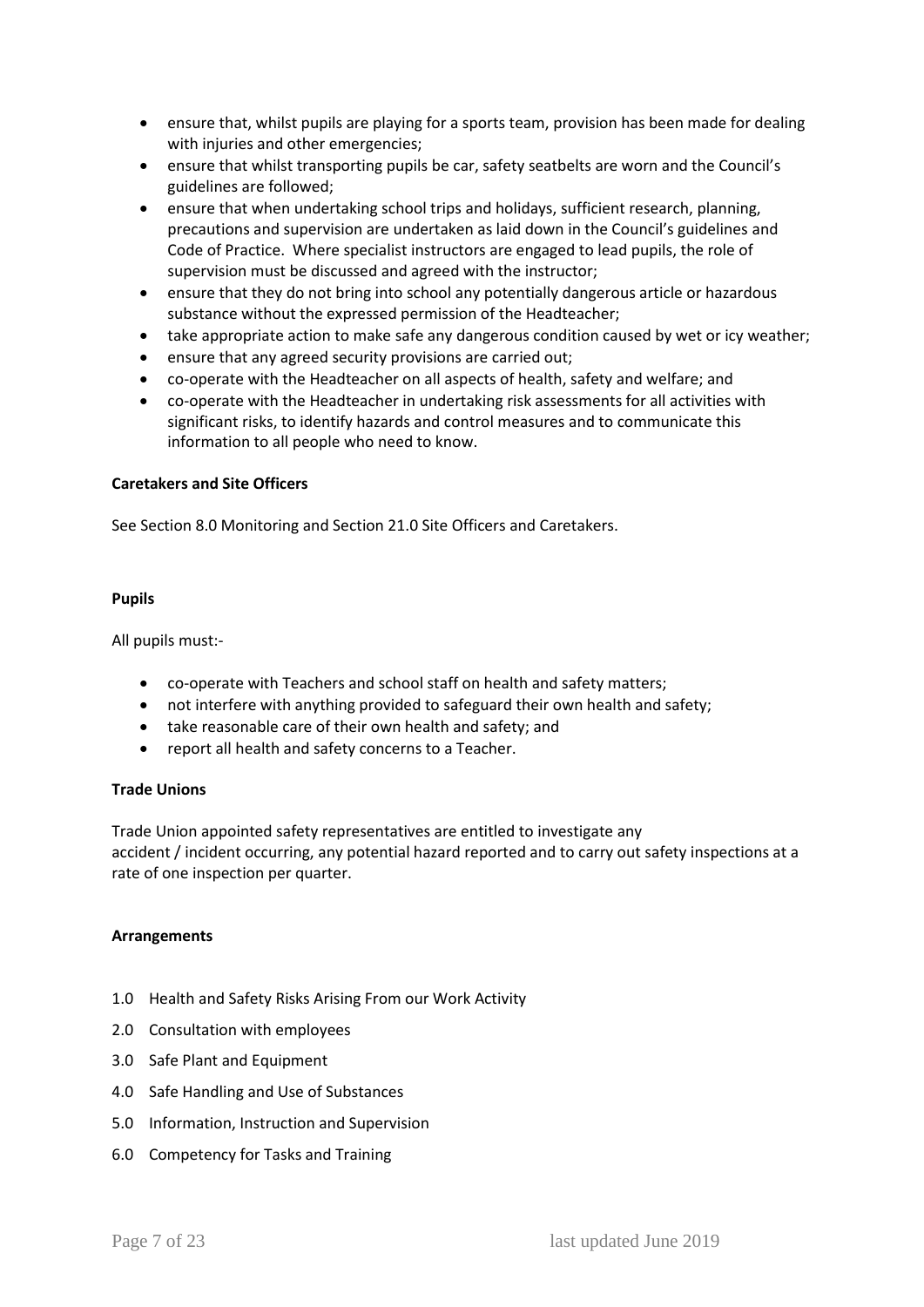- 7.0 Accident, First Aid and Work Related Ill Health
- 8.0 Monitoring
- 9.0 Emergency Procedures Fire and Evacuation
- 10.0 Visitors to School Premises
- 11.0 Contractors and Safety
- 12.0 Educational Visits / Extra Curricular Activities
- 13.0 Movement of Vehicles
- 14.0 School Security
- 15.0 Occupational Health Services and Stress
- 16.0 External Groups/Activities
- 17.0 Safety in the Community
- 18.0 Violence, Behaviour, Bullying and Harassment
- 19.0 Health and Safety in the Curriculum
- 20.0 Health and Safety in the Classroom
- 21.0 Site Officers and Site Managers
- 22.0 Health and Safety in the Office
- 23.0 Medicines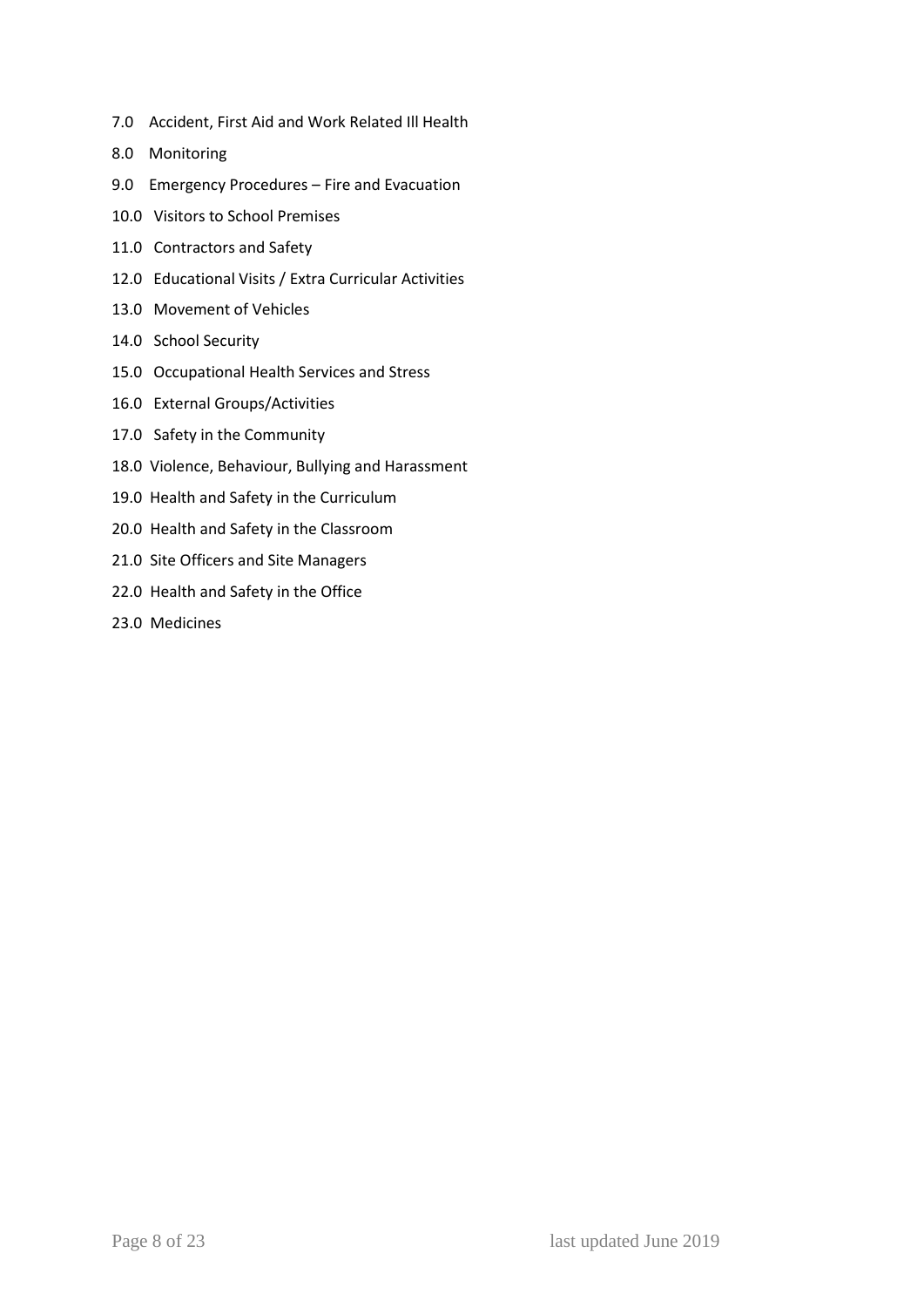# *1.0 Health and Safety Risks Arising From our Work Activity*

• Risk assessments will be undertaken by

Executive Head teacher, other staff members, members of the Governing body, trained experts.

The findings of the risk assessments will be reported to

The Executive Head teacher, health and safety Governor.

• Action required to remove / control risks will be approved by

Executive Head teacher, Jane Tyers Chair of Governors Rowena Platt

Body responsible for ensuring the action required is implemented.

The Governing Body

They will check that the implemented actions have removed / reduced the risks.

 Assessments will be reviewed every year or when the work activity changes, whichever is soonest.

#### *2.0 Consultation with employees*

Employee representative(s) are:-

Edith McLearnon, Deputy Head

Karen Grainger, HLTA

Consultation with employee is provided by:-

Jane Tyers ; Executive Head Teacher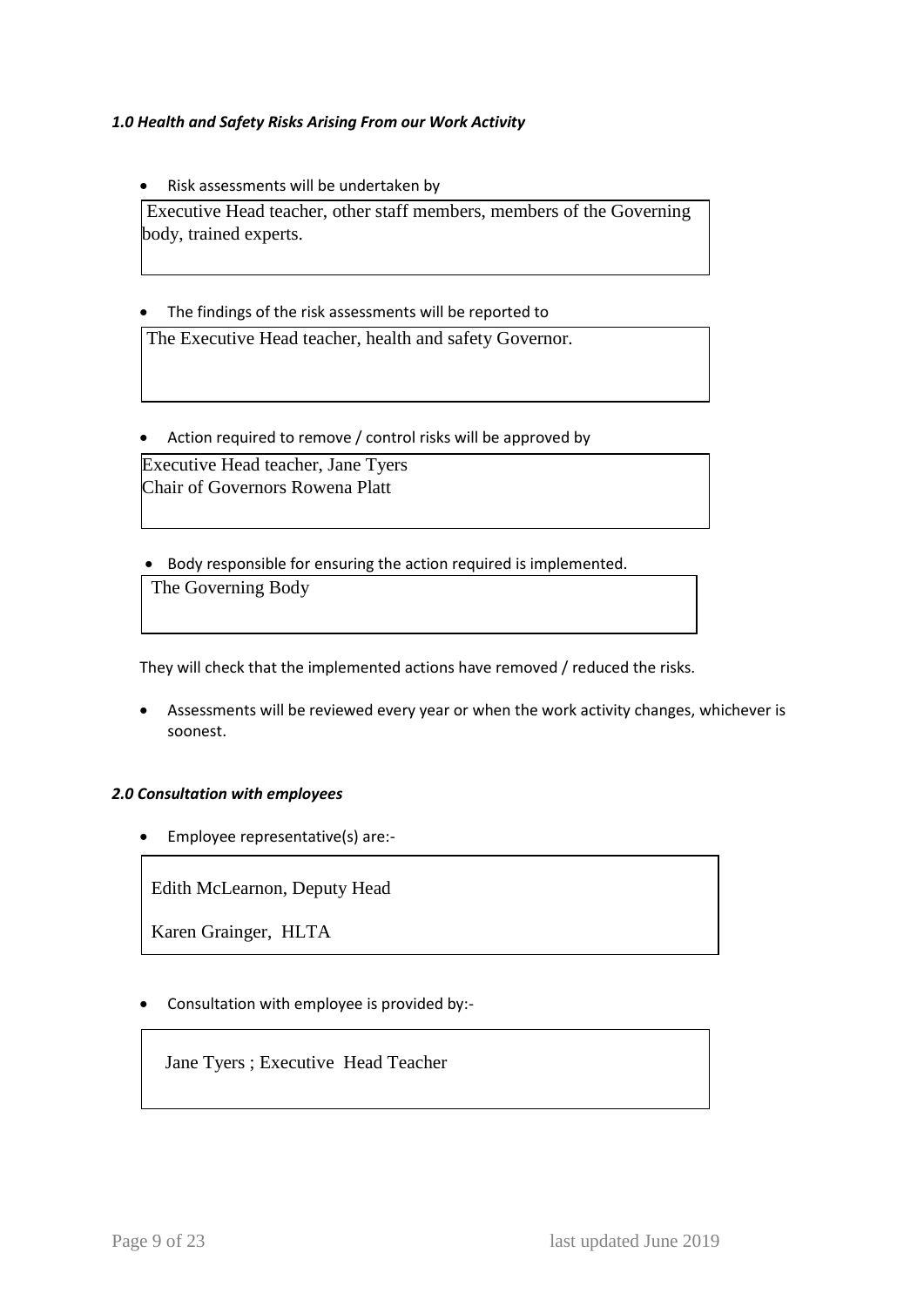## *3.0 Safe Plant and Equipment*

All members of staff using the equipment

• will be responsible for identifying all equipment / plant needing maintenance.

Executive Head Teacher : Jane Tyers

will be responsible for ensuring effective maintenance procedures are drawn up.

Executive Head Teacher Jane Tyers

- will be responsible for ensuring that all identified maintenance is carried out.
- Any problems found with plant / equipment should be reported to:-

Site Manager : Tom Pennington Admin Staff Tracy Kehoe, Lisa Hartley

Executive Headteacher Jane Tyers

- will check that new plant and equipment meets health and safety standards before it is purchased.
- No unauthorised electrical equipment is to be used on school/library premises.
- A system of testing portable electrical appliances will be implemented
- Where appropriate, residual current devices should be used with all electrical equipment.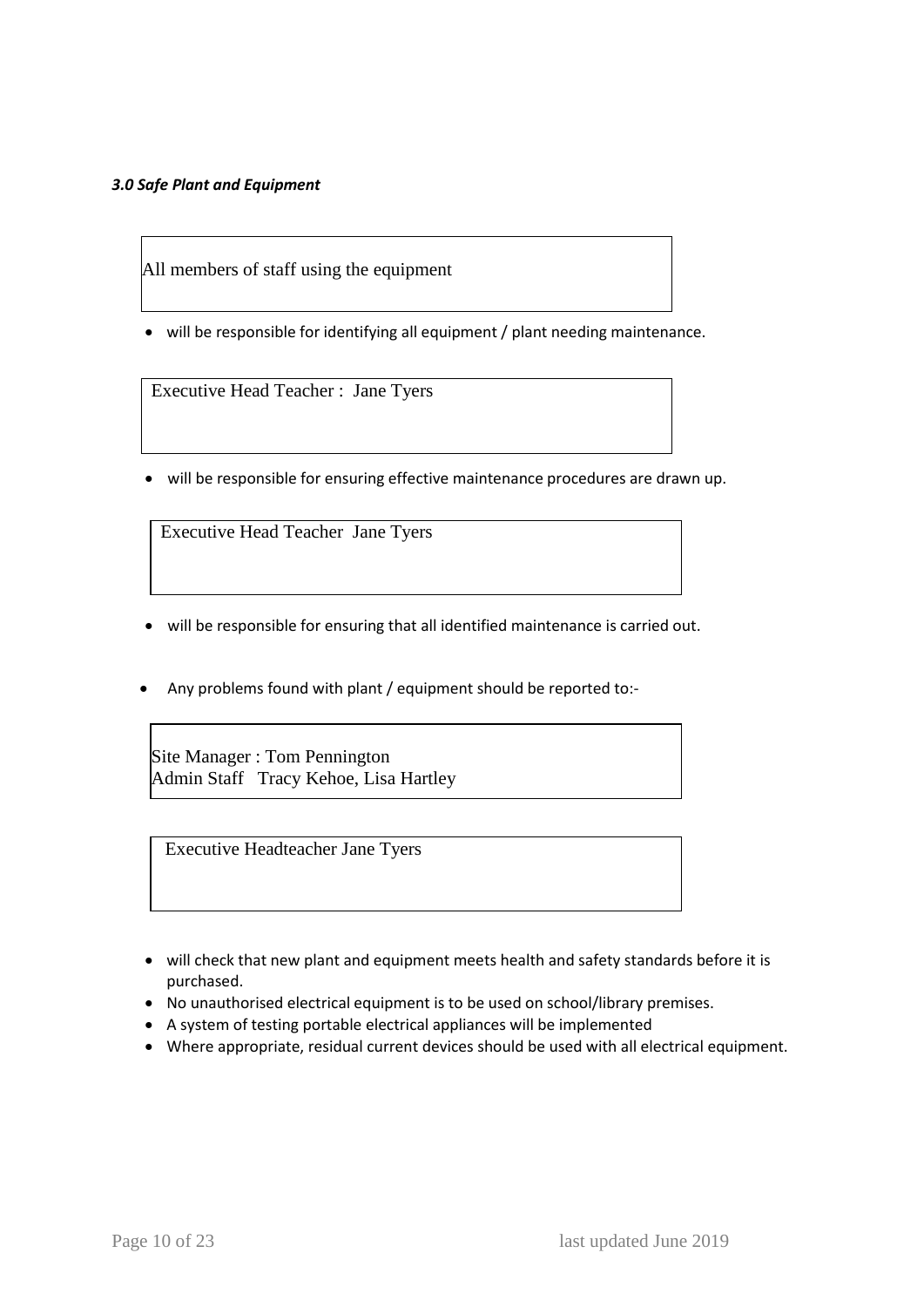Γ

Tom Pennington Site Manager

- Will be responsible for identifying all substances used in maintenance and cleaning that require COSHH (Control of Substances Hazardous to Health) assessments.
- Site Officers and Caretakers and Citywide as appropriate will be responsible for obtaining product health and safety data sheets and for undertaking COSHH assessments for cleaning and maintenance activities. Further advice and information can be obtained from the Health and Safety Team within Children's Services (see section 5.0).

Jane Tyers, Executive Head Teacher

- will be responsible for ensuring that all actions identified in the assessments are implemented.
- Use of chemicals for teaching will be COSHH assessed by the Head of Year or Subject Leader and will be done so in accordance with guidance and hazard cards produced by CLEAPSS Schools Science Service and advice from the Design and Technology Association where appropriate.

Jane Tyers, Executive Head Teacher

 will be responsible for ensuring that all relevant employees are informed about the COSHH assessments.

Jane Tyers, Executive Head Teacher

- will check that new substances can be used safely before they are purchased by providing the Directorate's Health and Safety Team with details of the proposed product (see section 5 for contact details).
- Assessments will be reviewed every year, or when the work activity changes or the constituents of the product change, whichever is the sooner.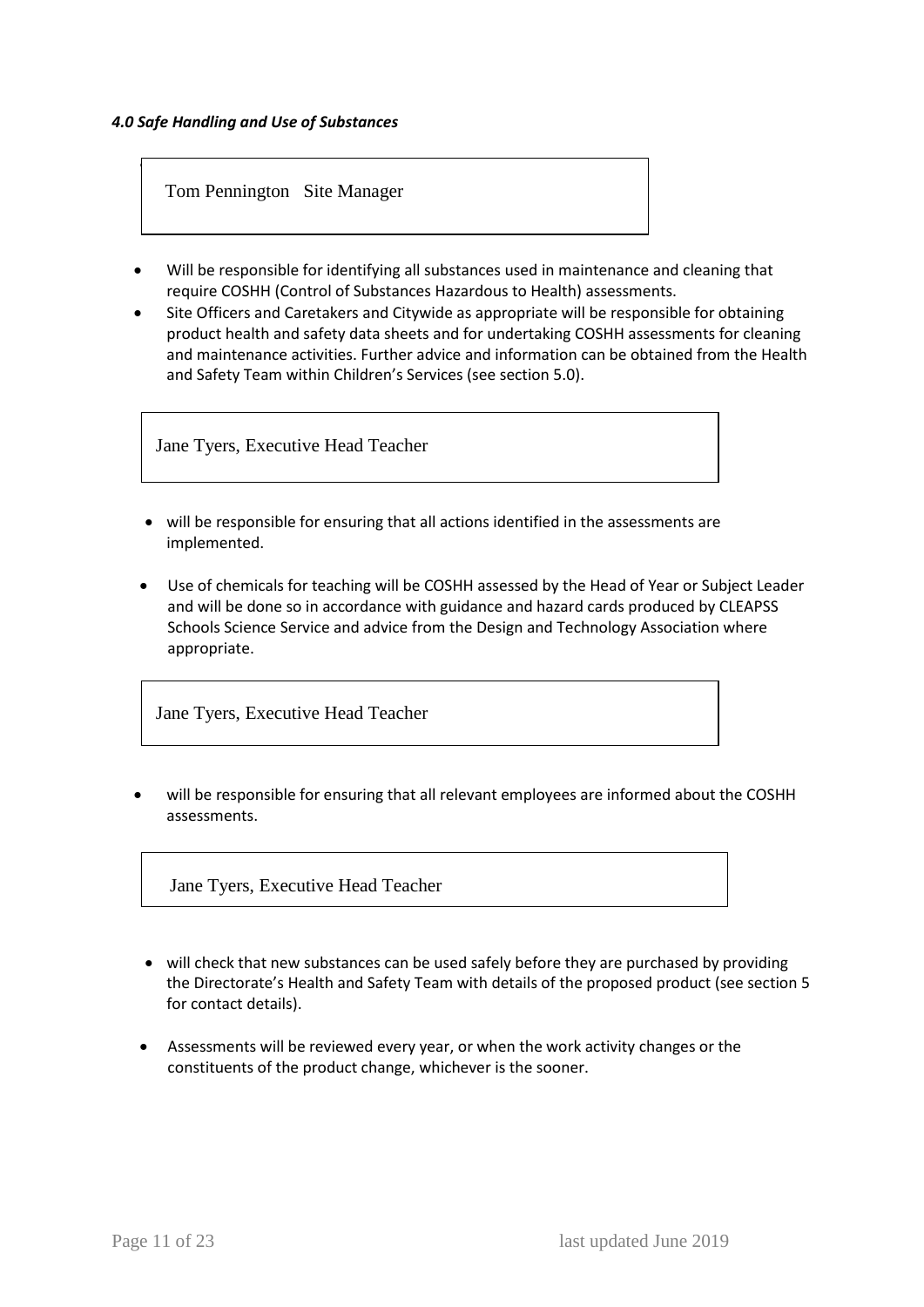## *5.0 Information, Instruction and Supervision*

The Health and Safety Law poster is displayed at

The staff room

Health and safety advice is available from

The Children's Services Health and Safety Team Contact names: Richard Cuthbertson and Netsai Piki

• Supervision of young workers / trainees will be arranged / undertaken / monitored by

Jane Tyers, Executive Head Teacher and/or appointed mentors.

Jane Tyers

• is responsible for ensuring that our employees working at locations under the control of other employers., are given relevant health and safety information.

#### *6.0 Competency for Tasks and Training*

Induction training will be provided for all employees by

Jane Tyers, Executive Head Teacher and appointed mentor

Job specific training will be provided by

Appointed mentor

Specific jobs requiring special training are:-

 Ladder use, working at height. First aid Fire Marshal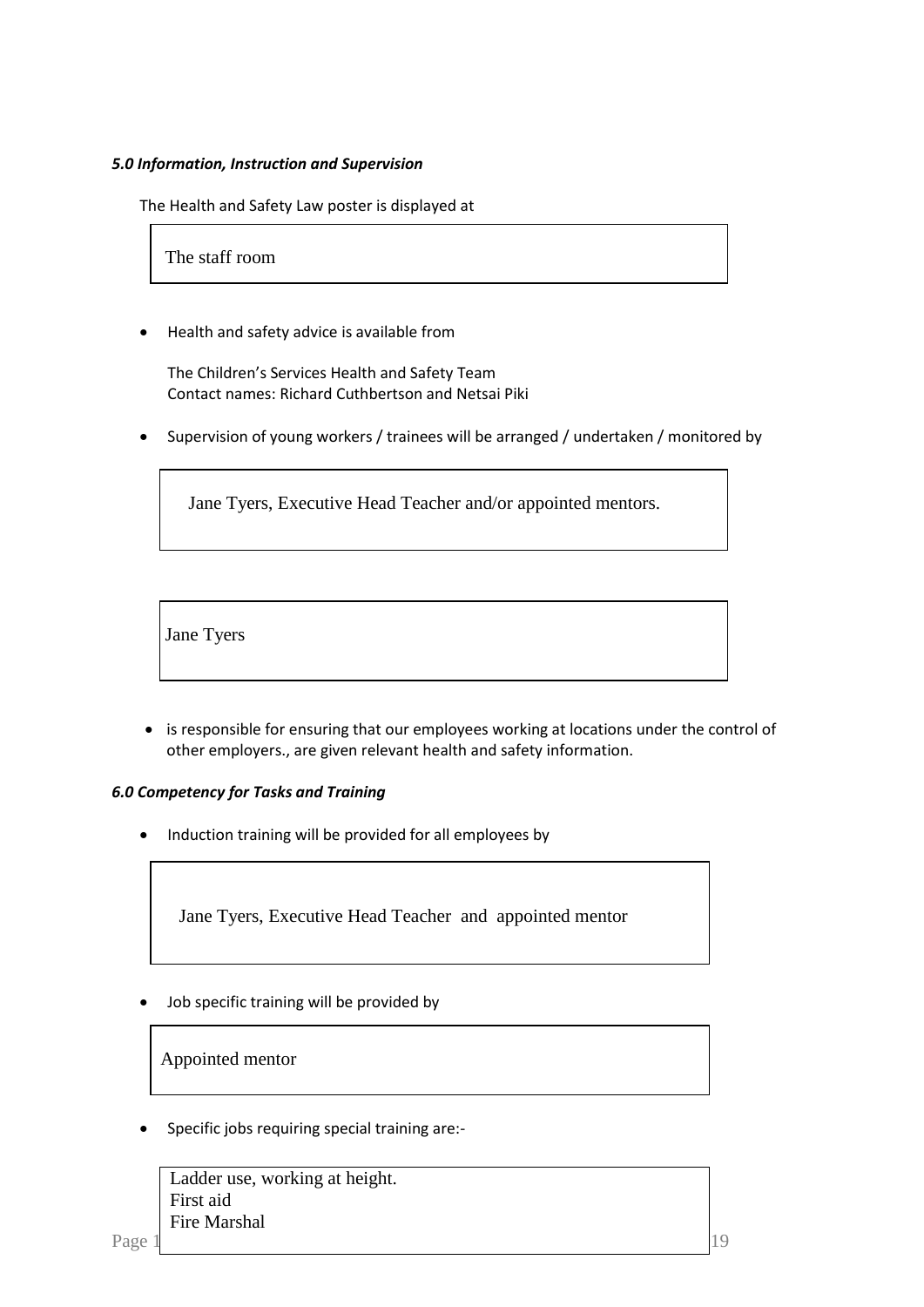• Training records are kept by

Lisa Hartley, Tom Pennington, Jane Tyers

Training records are located at

School Office

• Training will be identified, arranged and monitored by

Jane Tyers Executive Head Teacher

# *7.0 Accident, First Aid and Work Related Ill Health*

The first aiders and/or appointed persons\* are (delete as appropriate):-

Karen Grainger, Gaynor Barlow, Cath Smith, Amanda Cook. All EYFS staff are Paediatric trained.

The first aid box(es) is/are kept at

School Office, Nursery, Reception and kitchen area.

 All accidents and cases of work-related ill health are to be recorded in the accident book which is located at

The School Office, monitored by Karen Grainger

• All serious accidents/incidents will also be recorded using the Authority's intranet based accident report form or by entering the data directly into the SAP system or by contacting the call-centre on 0161 909 6550.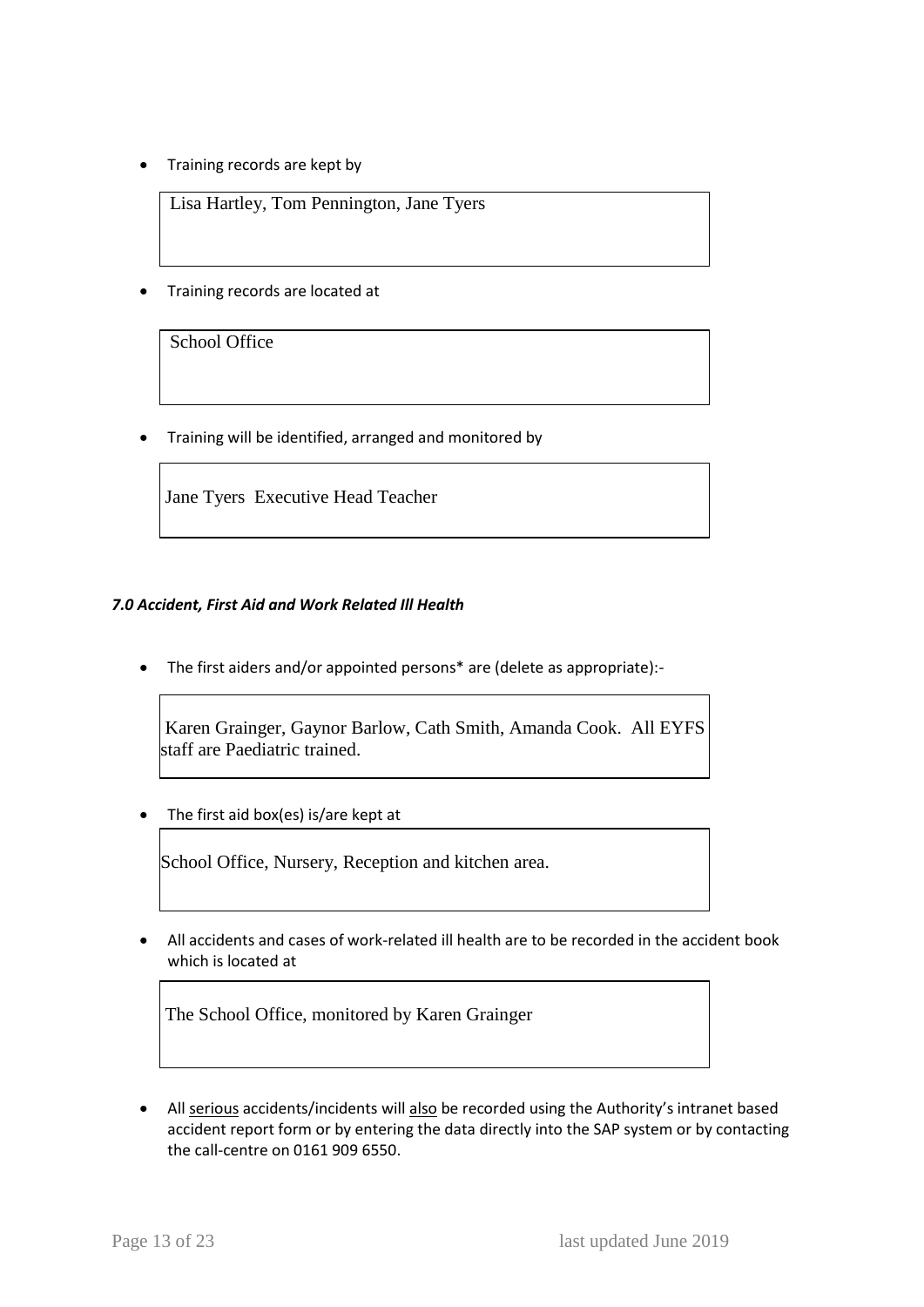- The Health and Safety Team at the LEA are responsible for reporting accidents, diseases and dangerous occurrences to the Health and Safety Executive as required by the Reporting of Injuries, Diseases and Dangerous Occurrences Regulations 1995. These accidents/incidents/diseases must be reported to the HSE within 10 days.
- All serious accidents/incidents will be investigated in accordance with guidance set out within the LEA's Health and Safety Policy, in order to prevent a recurrence of the accident/incident.

## *8.0 Monitoring*

 To check our working conditions, and ensure our safe working practices and policies are being followed we will:-

carry out spot check visits at a frequency of:-

Termly

conduct a full workplace inspection at a frequency of:-

 $\Gamma$  Termly Termly

Monthly/ termly depending upon department. Report termly to Governors.

conduct health and safety audits at a frequency of:-

Yearly

 Termly classroom inspections are carried out by the Teacher responsible for that classroom using the Monthly Housekeeping Inspection Sheet attached. Site Managers are responsible for carrying out these housekeeping inspections in all communal areas e.g. corridors, hall, dining room etc. Any problems identified are reported to the Headteacher immediately.

Jane Tyers, Executive Head Teacher Edith McLearnon, Deputy Head

Are responsible for investigating accidents.

Jane Tyers, Executive Head Teacher Edith McLearnon, Deputy Head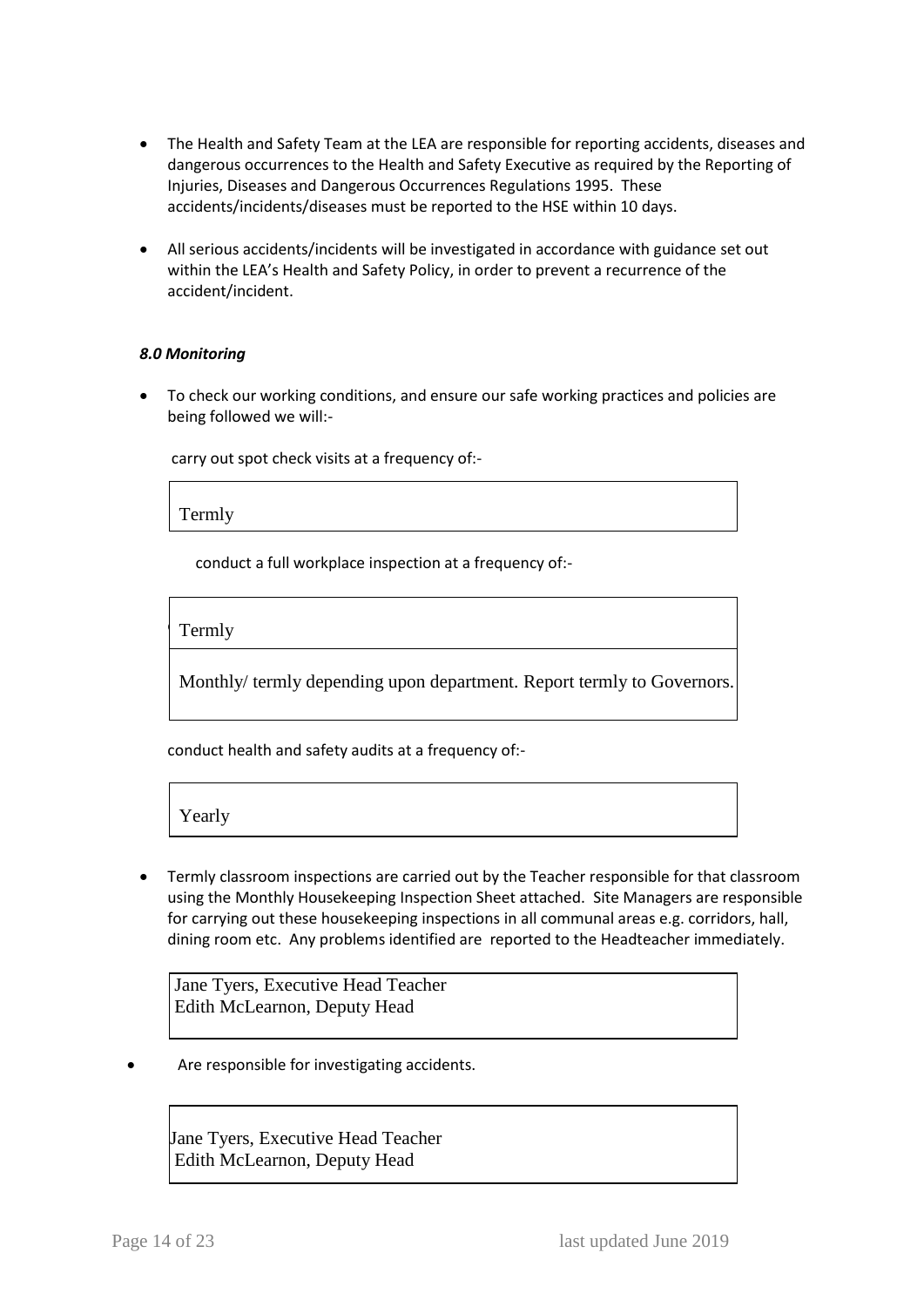are responsible for investigating work-related causes of sickness absences.

Jane Tyers, Executive Head Teacher Edith McLearnon, Deputy Head

Are responsible for acting on investigation findings to prevent a recurrence.

#### *9.0 Emergency Procedures – Fire and Evacuation*

Jane Tyers, Executive Head Teacher

is responsible for ensuring the fire risk assessment is undertaken and implemented.

Lisa Hartley / Edith McLearnon

have been appointed as fire wardens/ search officer.

Escape routes and exits are checked by

Tom Pennington, Site Manager

at a frequency of

daily

Fire extinguishers are maintained and checked by

Target Fire Protection

at a frequency of once per year.

Alarms are tested by

Tom Pennington

at a frequency of

weekly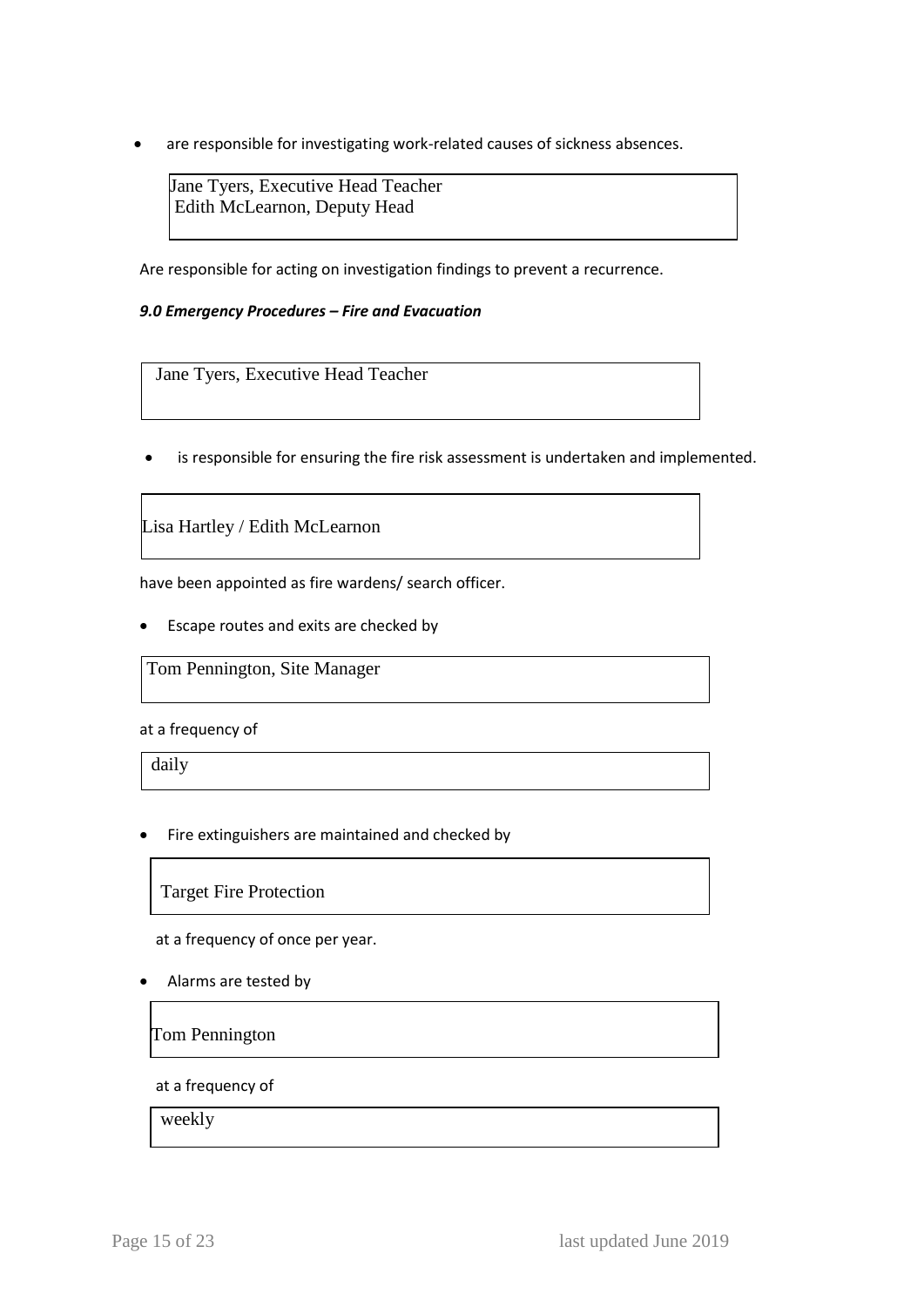Emergency evacuation / fire drills will be carried out at a frequency of

Minimum of termly

• Records will be kept at

School Office

#### *10.0 Visitors to School Premises*

- Any person visiting the premises is requested to make an appointment prior to the visit. Identifiable visitors and other persons who may be affected include:-
	- invited guests and visitors to the school;
	- volunteers and students who may assist with teaching;
	- parents and customers to events such as jumble sales / Christmas Fayres etc;
	- users of school property out of school hours such as an aerobics class or a football club;
	- bus drivers or other persons encountered on an external trip or holiday;
	- contractors at the school (other than their own work activity, which they themselves are responsible for);
	- Council employees such as peripatetic teachers, grounds maintenance staff, advisers, refuse collection operatives etc;
	- deliverers of goods, meter readers etc;
	- trespassers unless injured by their own unsafe activities.
- On entering the premises, visitors must go to the reception / main office and sign-in on the Inventry system unless alternative arrangements have previously been arranged with the Head e.g. contractors may wear ID badges.
- All visitors will be issued with a visitors badge which is to be worn for the duration of the visit.
- On departure, visitors must sign-out the visitors systems.

#### *11.0 Contractors and Safety*

Contractors are selected on the following basis:-

| Cost                                                                   | ∗           |  |
|------------------------------------------------------------------------|-------------|--|
| Production of company safety policy                                    | ∗<br>$\Box$ |  |
| Proof of Competence (e.g. production of<br>qualification certificates) |             |  |
| References                                                             |             |  |
| Via Property Services                                                  | ∗           |  |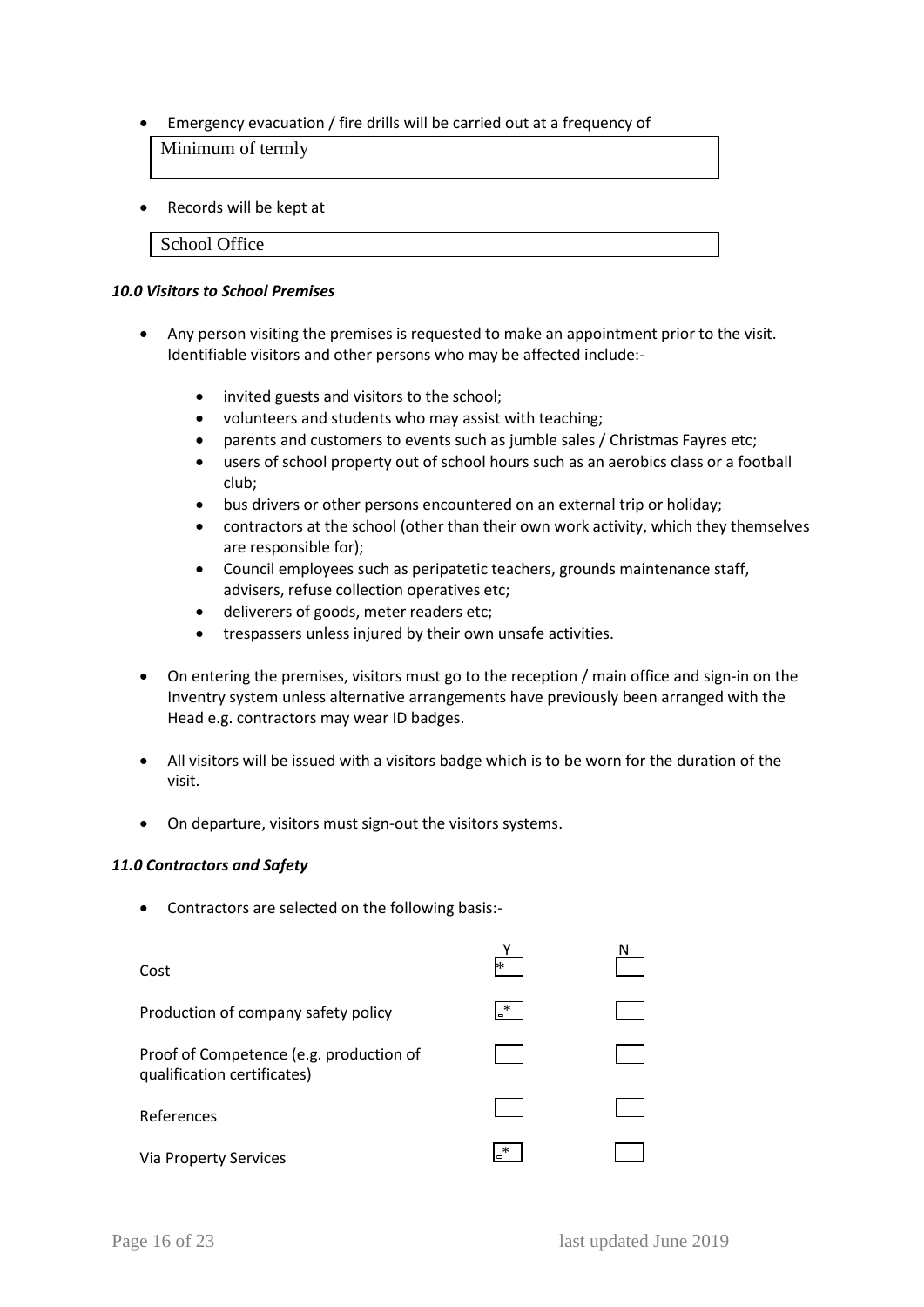#### Any other criteria

 Must have an up to date DBS check and number if working during school time

- All contractors are required to attend a pre-start meeting with the Head Teacher and any other relevant personnel e.g. Health and Safety Officer, in order for health and safety rules / information etc. to be communicated.
- All contractors are required to sign in and wear a visitor's badge.
- Contractors must not leave their equipment unattended.
- Activities carried out by a contractor must not present a hazard to others in the vicinity of the work.

Tracy Kehoe, SBM Tom Pennington, Site Manager

is responsible for monitoring contractors activities whilst on site.

 Under no circumstances will contractors be allowed to use equipment belonging to the school.

#### *12.0 Educational Visits / Extra Curricular Activities (in schools)*

- The Head Teacher is responsible for ensuring that the Education Trips and Visits Code of Practice is followed. This policy adopts the guidance set out in the Department for Education and Skills (DfES) document entitled 'Health and Safety of Pupils on Educational Visits'.
- The Educational Visits Co-ordinator for the school is

Name: Jane Tyers

Position: Exeuctive Head Teacher

- All educational visits must be authorised by the Head Teacher in advance.
- The Head Teacher or Departmental Manager will ensure that all appropriate information relating to the trip e.g. arrival/departure times, clothing requirements, contact numbers etc. is communicated to the parents of the children and that parental consent is obtained.
- Adult supervision will be at least at the statutory minimum and as specified in the risk assessment.
- Advice relating to educational visits can be obtained from:-

Mr Simon Willis Local Authority Trips and Visits Co-ordinator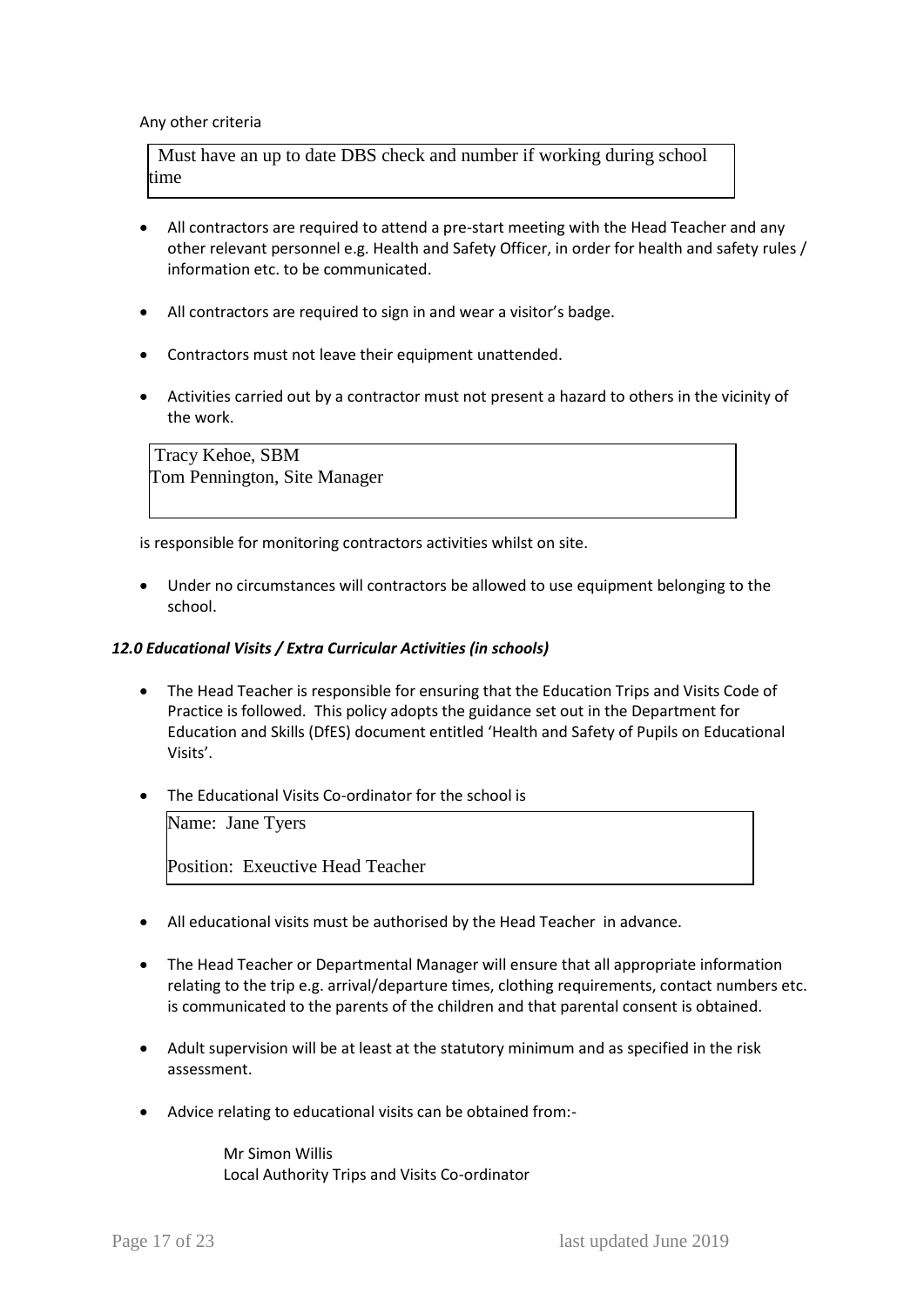- Refer to the Educational Trips and Visits Code of Practice for detailed procedures and guidelines.
- Parental consent is to be sought and given in writing, where parental helpers are used. Parental and other non-employed helpers should undergo a police check if they are likely to be supervising children in the absence of a member of staff.
- The Headteacher is responsible for ensuring that all vehicles used for the purpose of transporting children to and from specified destinations, are properly taxed, insured and have valid M.O.T. certificates.

# **Persons who volunteer to drive minibuses:**

**Should be trained to at least the MIDAS standard or equivalent.** 

**Must be over 21 and have held a class B licence for 2 years.**

## **If passengers pay for transport then a Section 19 bus permit is required.**

A D1 PCV is required if employees or volunteers are remunerated via their contract of employment or otherwise, for example when a teacher is being remunerated under the Teachers' Pay and Conditions Document for driving the minibus on an out-of-school-hours learning activity. (i.e. voluntary drivers only). Out of pocket expenses may be reimbursed.

A D1 PCV is required for outdoor education personnel e.g. Lledr Hall.

A D1 PCV is required for vehicles weighing more than 3.5 tonnes and trailer towing.

A D1 PCV and a tachograph are required for driving in other EU member states.

# **DFE Minibus Guidance from November 2014 on what is 'On a Voluntary Basis'?**

- 1. In our view, if the terms and conditions of a teacher's contract of employment state that driving minibuses is a part of their duties, or if a teacher is paid an additional sum specifically for driving the minibus (other than a sum to reimburse the teacher for out of pocket expenses on a cost recovery basis), such staff would be deemed as receiving payment for driving a minibus and would not be driving the minibus 'on a voluntary basis'. In these cases, a full D1 licence (or a full D licence) would be needed.
- 2. However, in our view, if a teacher's contract of employment does not state that driving minibuses is part of their duties and they receive no additional payment for driving a minibus to take pupils on trips or to social sporting events (except for reimbursement for out of pocket expenses), they will be driving on an extra-contractual, voluntary basis. In this case, the category B licence would suffice (assuming the conditions are met) even if the school reimburses the teacher for fuel, parking and tolls.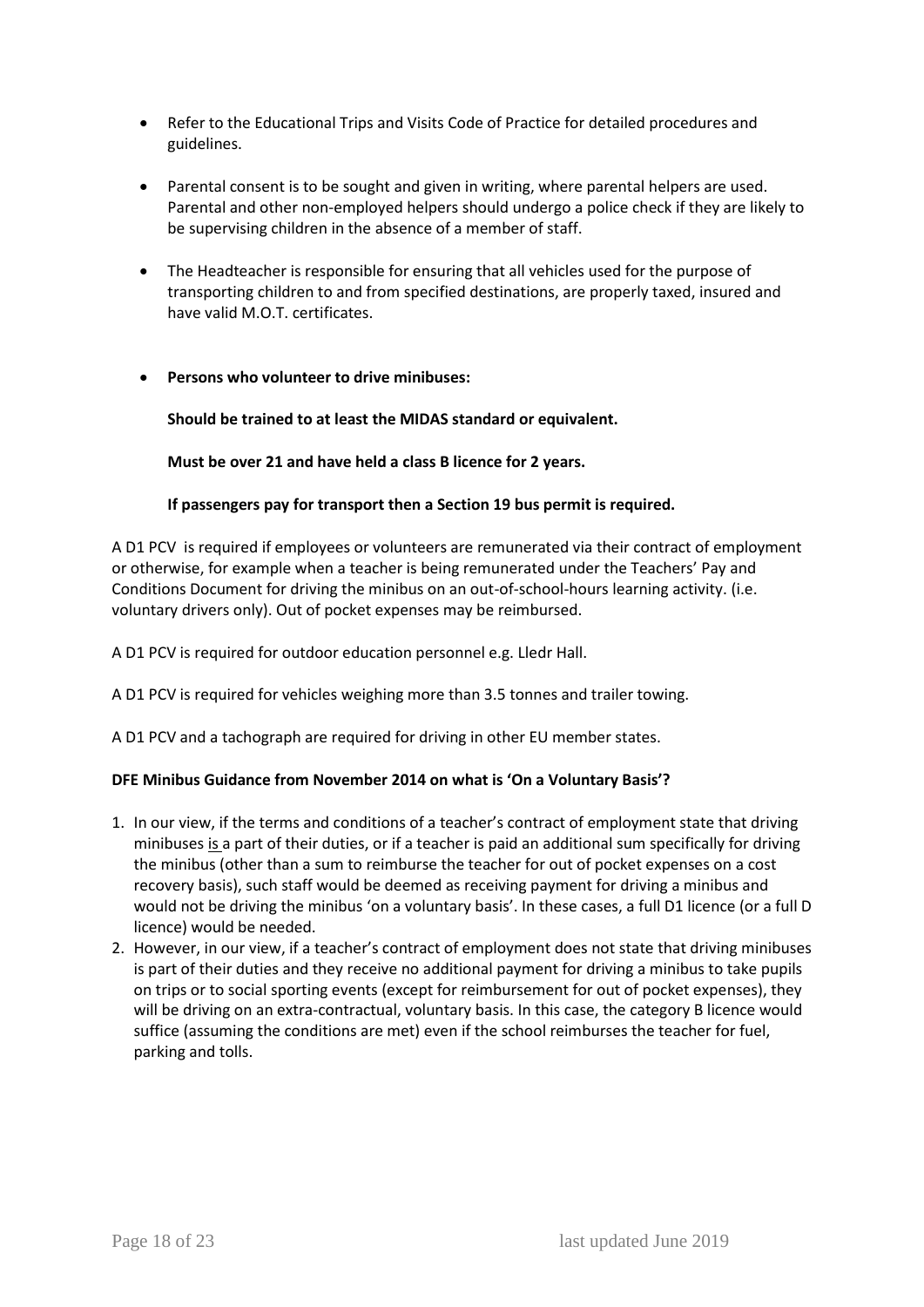#### *13.0 Movement of Vehicles*

- Staff and visitors should park their vehicles in the designated car park,where possible
- Vehicular access will not be permitted when children are entering or leaving school. Gates will be closed at opened a 8.40 am 9.10am

#### *14.0 School Security*

Refer also to arrangements for 'Visitors'.

• Security of the school is maintained by:-

| Perimeter fencing                                         | ٧<br>∗ | N |
|-----------------------------------------------------------|--------|---|
| Duty Officers stationed within<br>individual buildings    |        | ∗ |
| <b>External Doors being locked</b><br>during school hours | $\ast$ |   |
| <b>CCTV</b>                                               |        | ∗ |
| Signposting                                               | ∗      |   |
| Security lighting                                         | $\ast$ |   |

Other security measures( please give details)

| Electric lock on main school doors,          |  |
|----------------------------------------------|--|
| All external gates locked during school time |  |

#### *15.0 Occupational Health Services and Stress*

- Occupational health services are provided by the Occupational Health Unit who are based at 196 Station Rd, Salford Tel: 0161 603 4070.
- If a Manager feels it is necessary to refer a member of staff to the Occupational Health Unit, he/she should contact a Human Resources Officer based within the Human Resources Department at Minerva House in the first instance.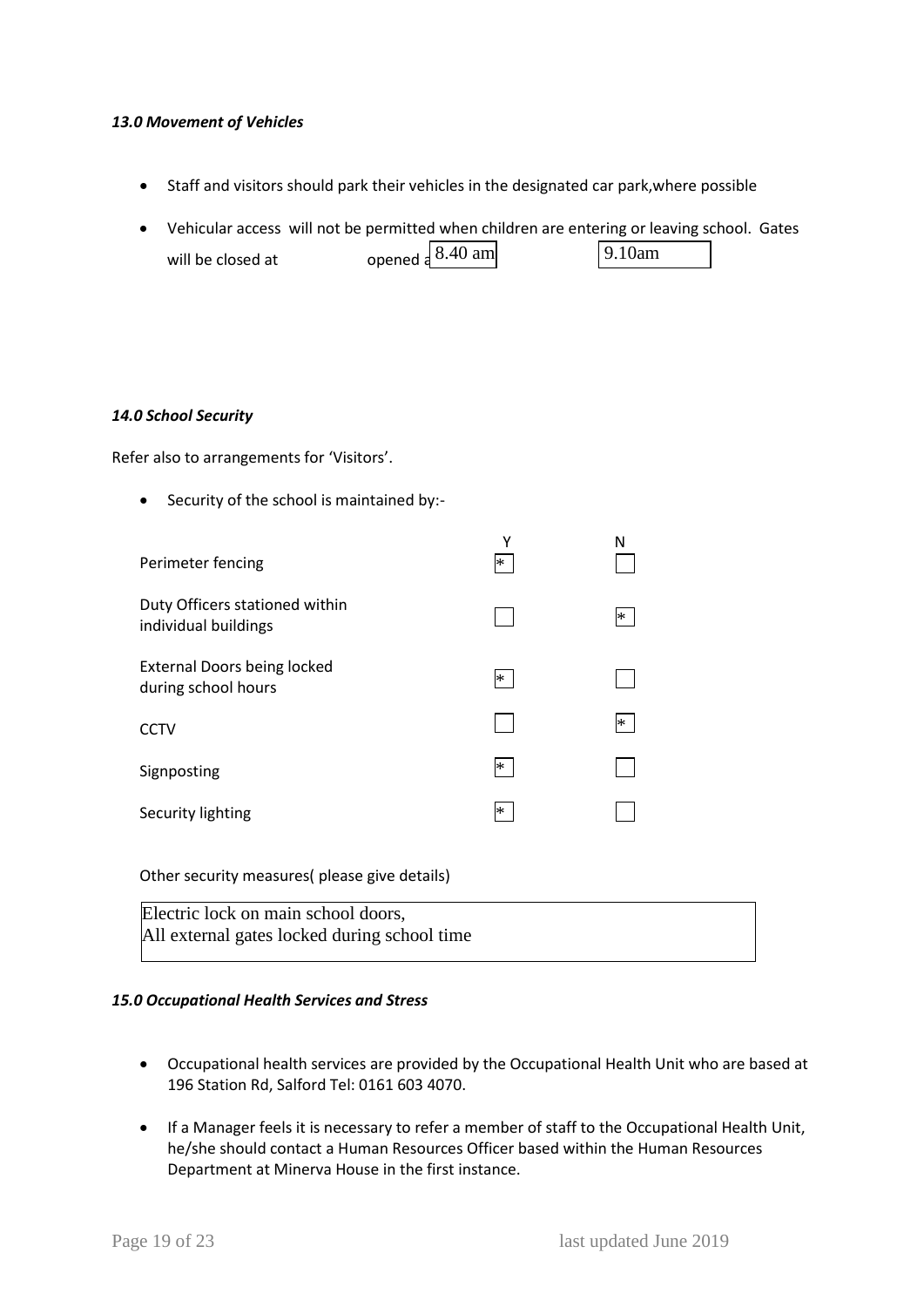In cases of stress, if the individual concerned does not feel he/she can approach his/her line manager, he/she may contact a BDMA counsellor by calling 0800 919765. All calls and subsequent consultations will be treated in strictest confidence.

# *16.0 External Groups / Activities*

External groups currently using school premise are

None at present

 Particulars of the school's health and safety policy and other health and safety information (escape routes / fire exits, alarm call points etc) will be communicated to external group representatives by

Lisa Hartley

- All extra curricula groups using school premises must abide by school health and safety rules.
- Groups that use school premises to hold functions, will be asked to produce evidence of having carried out the necessary risk assessments and of implementing appropriate control measures to reduce any risks identified.
- All events organised by the PTA or as a joint venture between the school and any other external group, should be notified to the Health and Safety Team at Minerva House to enable the necessary health and safety guidance to be issued.

#### *17.0 Safety in the Community*

Safety in the community is addressed by

Emergency Services Assemblies PSHE Curriculum

(e.g. police talks, fire-service seminars, topics in assembly etc)

Talks/seminars are conducted at a frequency of

As and when required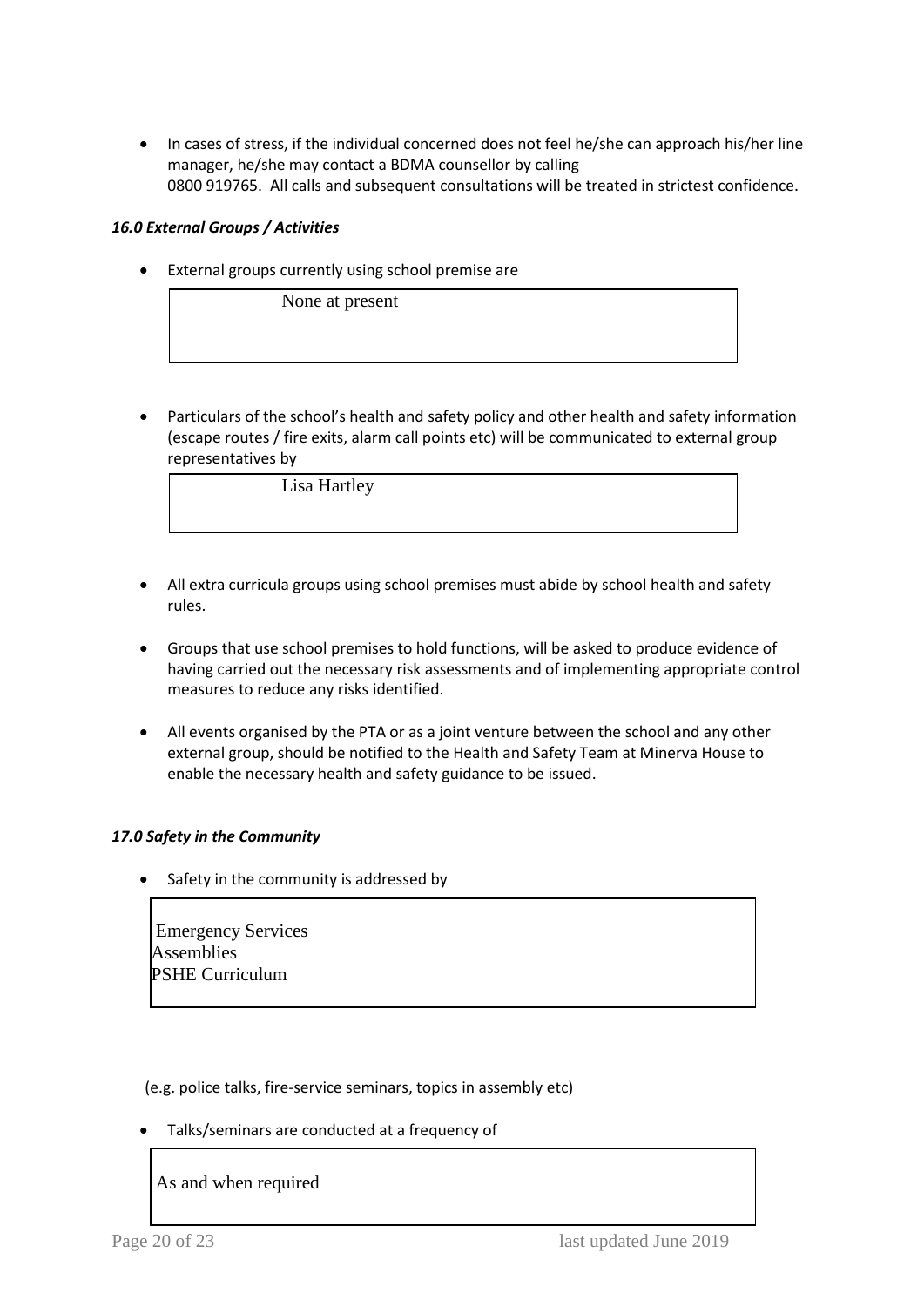#### *18.0 Violence, Behaviour, Bullying and Harassment*

- Efforts will be made to train all staff in how to handle violent and aggressive situations.
- If faced with a violent aggressor, avoid direct eye contact, do not raise your voice, do not take an aggressive stance, do not do or say anything to antagonise the situation.
- If staff are taking pupils out of the building to a point where a telephone would not be easily accessible e.g. onto playing fields, then a **mobile phone** should be taken to ensure assistance could be summoned quickly in an emergency.
- If staff are entering an area where there have been previous incidences of violence and/or aggressive behaviour from third parties, the possibility of providing additional staff i.e. 'doubling-up, should be considered.
- The school will address bad behaviour, bullying and harassment involving pupils by

Following procedures outlined in anti bullying policy.

• The school will address good pupil behaviour by

Certificates for good work and behaviour in assembly, taking place,weekly, termly and annually.

Stickers, praise, letters to parents, etc...

• The school will address bullying and harassment involving staff by

Following procedures outlined in the LA Bullying and Harassment at work policy.

#### *19.0 Health and Safety in the Curriculum*

- The curriculum will be delivered in a safe and healthy manner and every effort will be taken to identify risks associated with a curriculum subject/activity e.g. field trips, sports/P.E. activities, science etc., and the appropriate control measures will be implemented. Refer to section 1.0 'Health and Safety Risks Arising From Our Work Activity' and section 12.0 'Educational Visits/Extra Curricular Activities'. Also refer to Generic Risk Assessment document.
- Efforts will be taken to educate pupils about health and safety issues as and when the opportunity arises throughout the course of normal teaching. For example, the opportunity to educate pupils about occupational diseases may arise during a History lesson when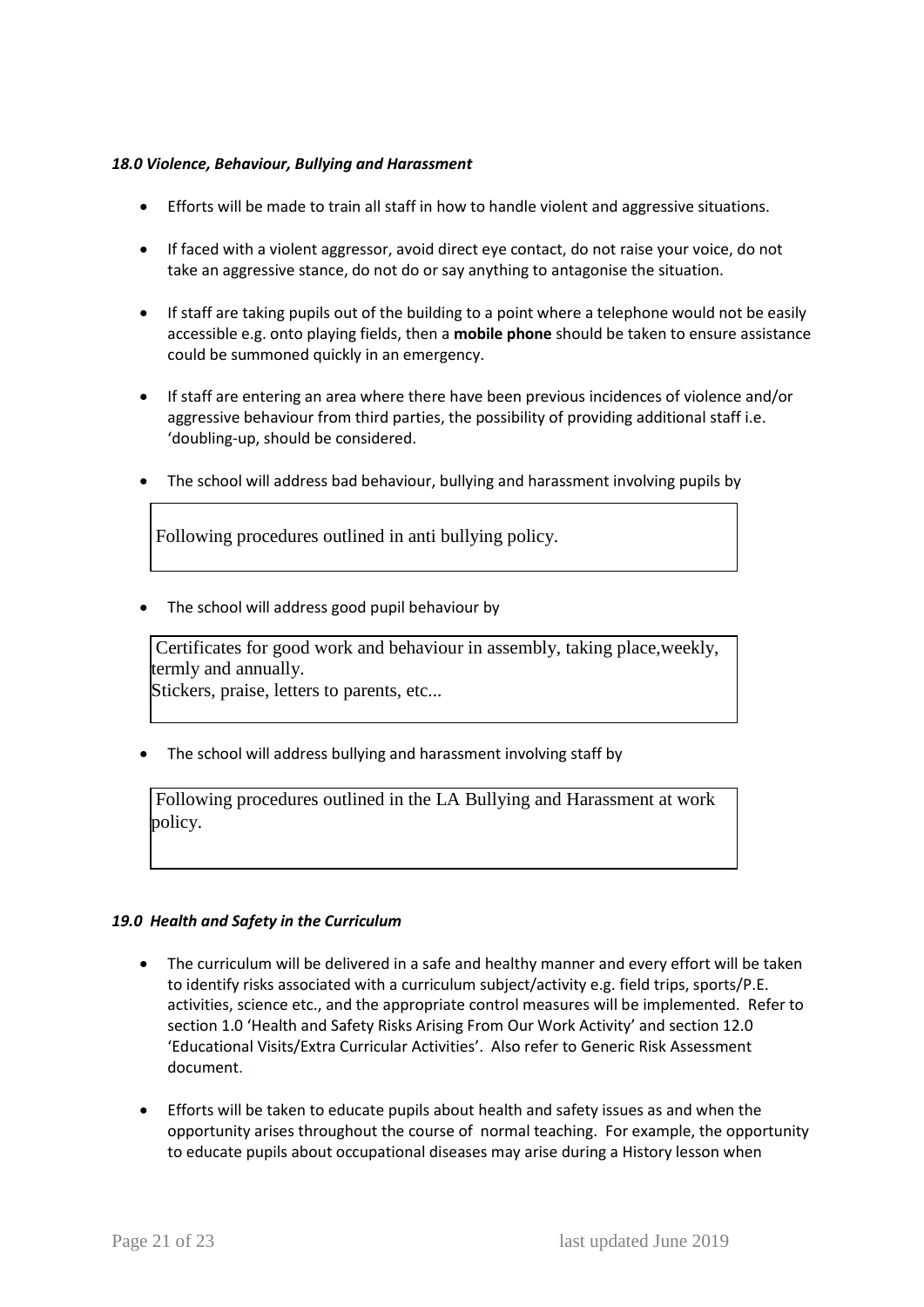learning about the role of chimney sweeps, or during a Science lesson when learning about the discovery and use of asbestos.

#### *20.0 Health and Safety in the Classroom*

- The curriculum will be delivered in a safe and healthy manner and every effort will be taken to identify risks associated with classroom activities see section 1.0 'Health and Safety Risks Arising From Our Work Activity', and the appropriate control measures will be implemented. Also refer to Generic Risk Assessment document.
- A monitoring system will be set up to ensure that any hazards in the classroom are identified and that regular inspections of the area are carried out. An individual will be made responsible for each classroom. See section 8.0 ' Monitoring'.
- Pupils will be encouraged to report any hazards to a Teacher e.g. a loose wire on a piece of electrical equipment, spilt liquid on the floor. NB Their ability to do this will obviously be dependant upon their age and their understanding of a hazard.

## *21.0 Site Managers and Site Officers*

School Site Managers or Site Officers work tasks vary depending on their job title and job description. The role of the Site Manager (and Site Officer) is to ensure the smooth running and security of the school premises, including maintaining it in a clean and hygienic condition. Not only has the Site Manager got to look after his/her own safety, but has a major role in the safety of all the school population.

The basic duties are:

- a) security of the premises and its contents. This will include locking and unlocking doors, fire escapes and gates, and emergency call-out as appropriate;
- b) some degree of maintenance, repairs and emergency remedial action as necessary, and
- c) arranging for any necessary repairs that he/she is not competent to carry out This includes
- d) keeping the Site Manager's maintenance log book up to date;
- e) lighting, heating and the cleanliness of the school. This will include replacing light
- f) bulbs/tubes, boiler monitoring, overseeing school cleaners, aspects of cleaning during
- g) school hours, and minor grounds maintenance;
- h) being responsible for aspects of health and safety, and fire safety. For example identifying hazards and taking remedial action; and undertaking routine checks on fire alarm systems, fire doors and fire extinguishers;
- i) lifting and moving equipment and supplies. This would include assisting teachers with
- j) moving furniture and equipment, carrying stationery supplies and deliveries, moving milk
- k) crates, etc and where possible this should be done with the aid of handling devices;

Relief Site Managers cover in the event of a resident Site Manager being sick or on annual leave. The responsibilities are:

- 1. security of the premises and its contents;
- 2. lighting, heating and Site Manager cleaning duties;
- 3. portering and Handy-person duties;
- 4. supervision of staff;
- 5. any other reasonable duty, e.g. evening lettings, bank duties, etc.

#### *22.0 Health and Safety in the Office*